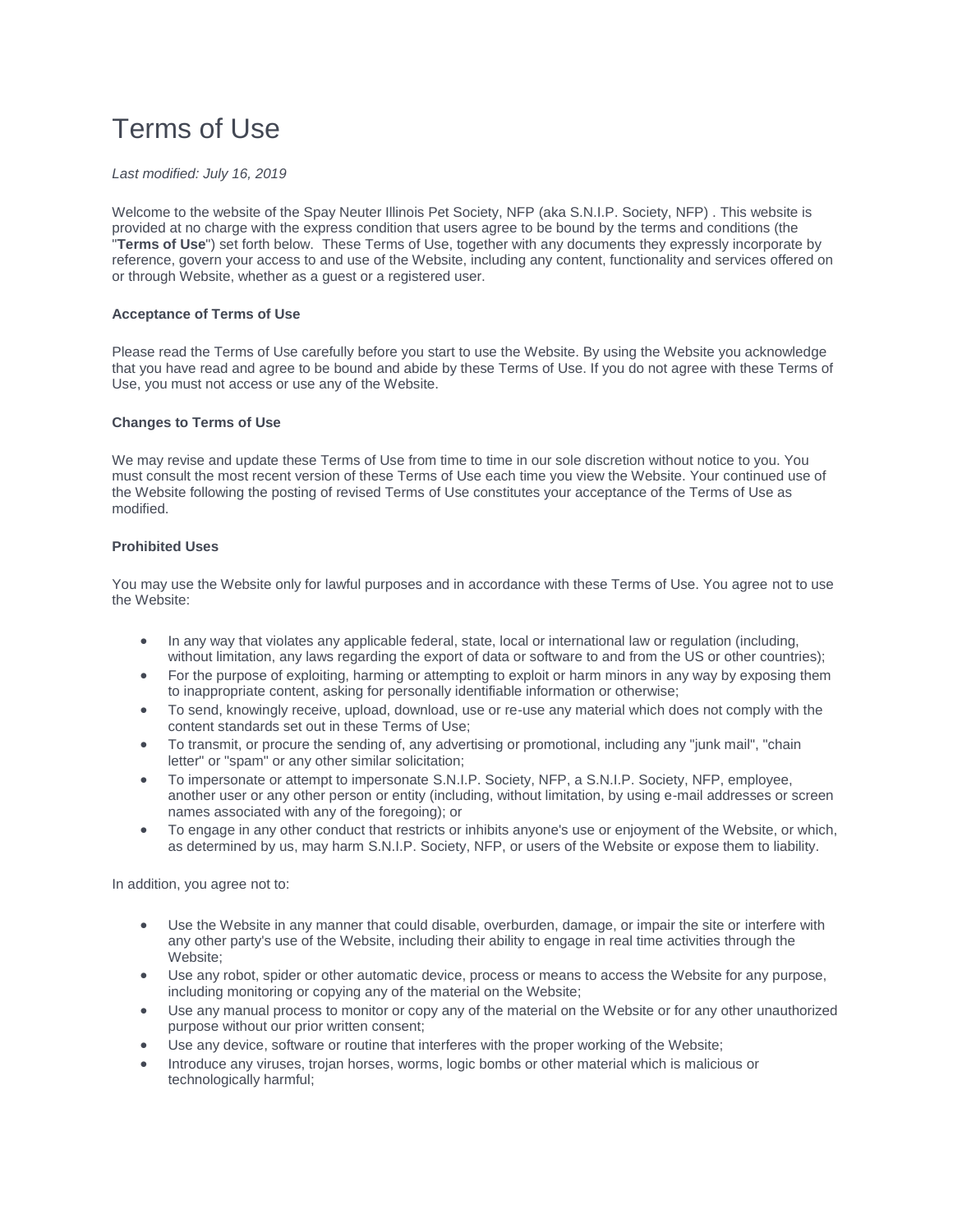- Attempt to gain unauthorized access to, interfere with, damage or disrupt any parts of the Website, the server on which the Website is stored, or any server, computer or database connected to the Website;
- Attack the Website via a denial-of-service attack or a distributed denial-of-service attack; or
- Otherwise attempt to interfere with the proper working of the Website.

## **Users under the age of 18**

No one under the age of 18 is allowed to register on the Website. While the Website is designed to be appropriate for all users, we will not knowingly collect personal information from users who are under the age of 18. If you are not yet 18 years old, please do not participate in any of the activities on the Website that require you to provide personal information (like making a purchase or signing up to receive the newsletter). We take all required steps to protect the privacy and safety of children in accordance with the Children's Online Privacy Protection Act (COPPA).

#### **Disclaimer of Warranties**

YOU AGREE THAT YOU ARE USING THE WEBSITE SOLELY AT YOUR OWN RISK. THE WEBSITE AND ALL OF THE MATERIALS ON OR REFERENCED BY THE WEBSITE ARE PROVIDED ON AN "AS IS" BASIS. S.N.I.P. Society, NFP, HEREBY DISCLAIMS ALL WARRANTIES OF ANY KIND, WHETHER EXPRESS OR IMPLIED, STATUTORY OR OTHERWISE, INCLUDING BUT NOT LIMITED TO ANY WARRANTIES OF MERCHANTABILITY, NON-INFRINGEMENT AND FITNESS FOR PARTICULAR PURPOSE.

THE FOREGOING DOES NOT AFFECT ANY WARRANTIES WHICH CANNOT BE EXCLUDED OR LIMITED UNDER APPLICABLE LAW.

## **Limitation of Liability**

IN NO EVENT SHALL S.N.I.P. Society, NFP, BE LIABLE FOR DAMAGES OF ANY KIND, UNDER ANY LEGAL THEORY, ARISING OUT OF OR IN CONNECTION WITH YOUR USE OF, OR INABILITY TO USE, THE WEBSITE OR ANY CONTENT ON THE WEBSITE, INCLUDING ANY DIRECT, INDIRECT, SPECIAL, INCIDENTAL, CONSEQUENTIAL OR PUNITIVE DAMAGES (INCLUDING BUT NOT LIMITED TO, PERSONAL INJURY, PAIN AND SUFFERING, EMOTIONAL DISTRESS, LOSS OF REVENUE, LOSS OF PROFITS, LOSS OF BUSINESS OR ANTICIPATED SAVINGS, LOSS OF USE, LOSS OF GOODWILL, AND LOSS OF DATA), AND WHETHER OR NOT CAUSED BY TORT (INCLUDING NEGLIGENCE), BREACH OF CONTRACT OR OTHERWISE, EVEN IF FORESEEABLE.

THE FOREGOING DOES NOT AFFECT ANY LIABILITY WHICH CANNOT BE EXCLUDED OR LIMITED UNDER APPLICABLE LAW.

## **Indemnification**

By using the Website and its contents, you agree to defend, indemnify and hold harmless the S.N.I.P. Society, NFP, its officers, directors, employees, and volunteers from and against any claims, liabilities, damages, judgments, awards, losses, costs, expenses or fees (including reasonable attorneys' fees) arising out of or relating to your violation of these Terms of Use or your use of the Website, including, but not limited to, your User Contributions, any use of the Website's content other than as expressly authorized in these Terms of Use, or your use of any information obtained from the Website.

#### **Changes to the Website**

We may update the content on this Website from time to time, but its content is not necessarily complete or up-todate. Any of the material on the Website may be out of date at any given time, and we are under no obligation to update such material.

#### **Privacy Policy**

All information we collect on this Website is subject to our *[Privacy Policy](https://wiregrassspayneuter.org/privacy-policy)*. By using the Website, you consent to all actions taken by us with respect to your information consistent with the *[Privacy Policy](https://wiregrassspayneuter.org/privacy-policy)*.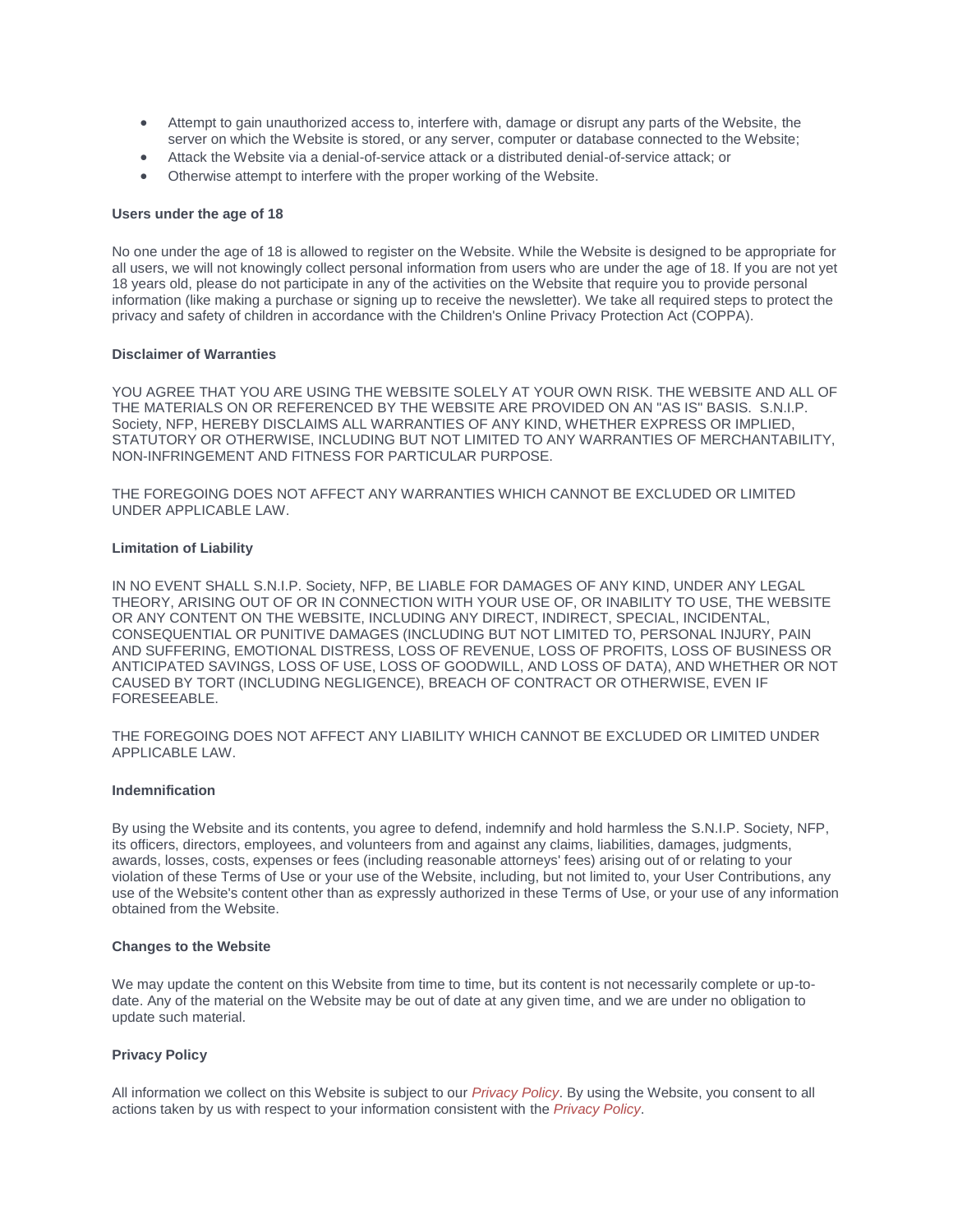## **Links from the Website**

These terms and conditions apply only to the Website. Where the Website contains links to other websites and resources provided by third parties, these links are provided for your convenience only and are not intended as an endorsement by S.N.I.P. Society, NFP, of the organization or individual operating the third party website. We have no control over the contents of such websites or resources, and accept no responsibility for them or for any loss or damage that may arise from your use of them. If you decide to access any of the third party websites linked to this Website, you do so entirely at your own risk and subject to the terms and conditions of use for such websites.

## **Geographic Restrictions**

S.N.I.P. Society, NFP, is based in the state of Illinois in the United States. We provide this Website for use only by persons located in the United States. We make no claims that the Website or any of its content is accessible or appropriate outside of the United States. Access to the Website may not be legal by certain persons or in certain countries. If you access the Website from outside the United States, you do so on your own initiative and are responsible for compliance with local laws. Please be aware that any personal information you transfer to us will be transferred to the U.S. and will be subject to U.S. law. By using this Website, participating in any activities related to this Website, and/or providing us with information, you consent to the transfer of your personal information to the U.S., and waive any claims that may arise under your own local and national laws.

## **Governing Law and Jurisdiction**

All matters relating to the Website and these Terms of Use and any dispute or claim arising therefrom or related thereto (in each case, including non-contractual disputes or claims), shall be governed by and construed in accordance with the internal laws of the State of Illinois without giving effect to any choice or conflict of law provision or rule (whether of the State of Illinois or any other jurisdiction).

Any legal suit, action or proceeding arising out of, or related to, these Terms of Use or the Website shall be instituted exclusively in the federal courts of the United States or the courts of the State of Illinois. You hereby acknowledge and consent to jurisdiction in Illinois and waive any and all objections to the exercise of jurisdiction over you by such courts and to venue in such courts.

## **Termination**

Your acceptance of these Terms of Use constitutes an agreement between you and S.N.I.P. Society, NFP. This agreement is effective unless and until terminated by either you or S.N.I.P. Society, NFP. You may terminate this agreement at any time by discontinuing use of the Website. S.N.I.P. Society, NFP, may also terminate this agreement at any time without notice, and accordingly deny you access to the Website, if in S.N.I.P. Society, NFP's, sole discretion you fail to comply with any term or provision of these Terms of Use.

#### **Waiver and Severability**

No waiver by S.N.I.P. Society, NFP, of any term or condition set forth in these Terms of Use shall be deemed a further or continuing waiver of such term or condition or a waiver of any other term or condition, and any failure of S.N.I.P. Society, NFP, to assert a right or provision under these Terms of Use shall not constitute a waiver of such right or provision.

If any provision of these Terms of Use is held by a court or other tribunal of competent jurisdiction to be invalid, illegal or unenforceable for any reason, such provision shall be eliminated or limited to the minimum extent such that the remaining provisions of the Terms of Use will continue in full force and effect.

#### **Entire Agreement**

These Terms of Use and the documents incorporated herein by reference constitute the sole and entire agreement between you and S.N.I.P. Society, NFP, with respect to the Website and supersede all prior and contemporaneous understandings, agreements, representations and warranties, both written and oral, with respect to the Website.